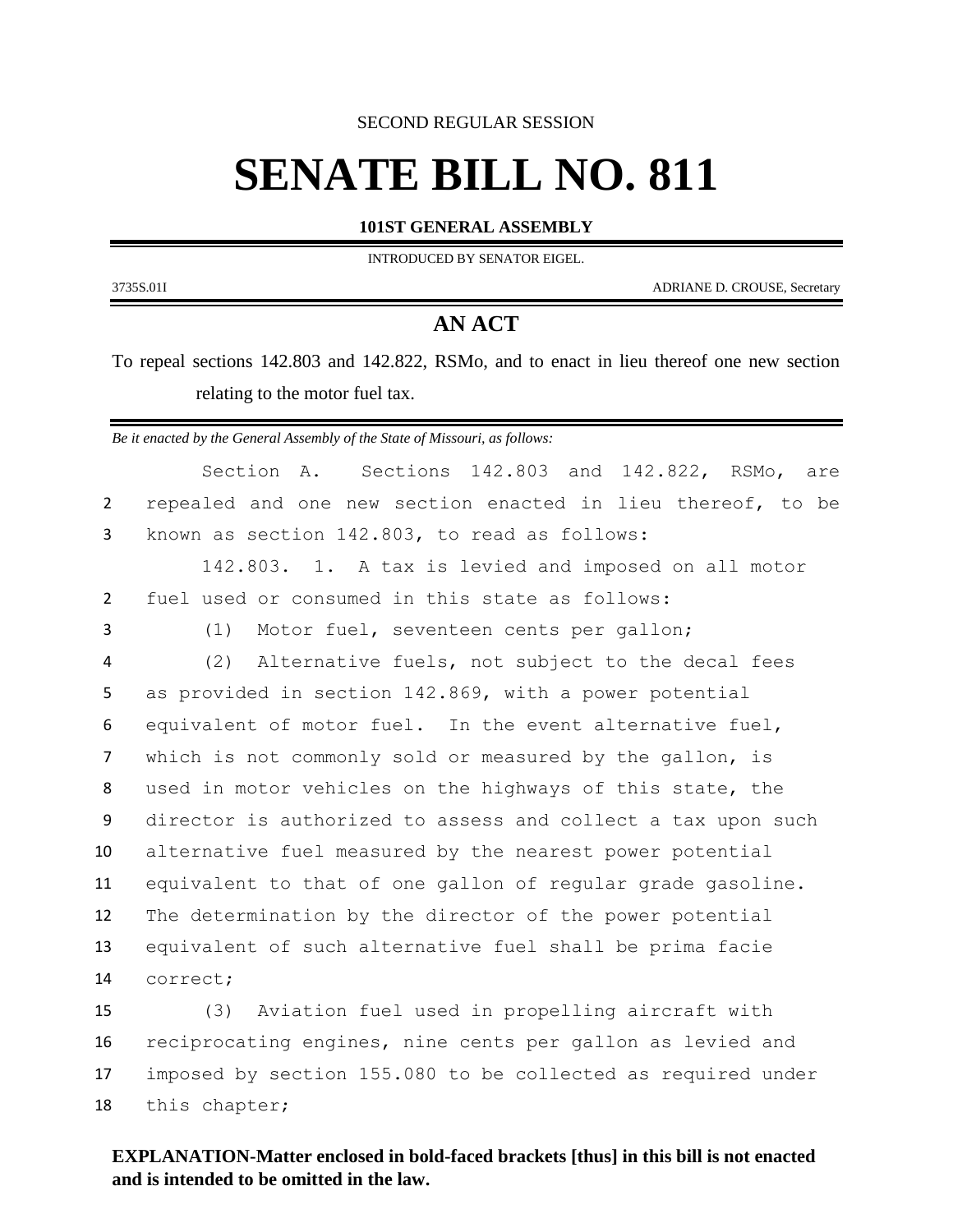**SB 811** 2

 (4) Compressed natural gas fuel, five cents per gasoline gallon equivalent until December 31, 2019, eleven cents per gasoline gallon equivalent from January 1, 2020, until December 31, 2024, and then seventeen cents per gasoline gallon equivalent thereafter. The gasoline gallon equivalent and method of sale for compressed natural gas shall be as published by the National Institute of Standards and Technology in Handbooks 44 and 130, and supplements thereto or revisions thereof. In the absence of such standard or agreement, the gasoline gallon equivalent and method of sale for compressed natural gas shall be equal to five and sixty-six-hundredths pounds of compressed natural gas. All applicable provisions contained in this chapter governing administration, collections, and enforcement of the state motor fuel tax shall apply to the tax imposed on compressed natural gas, including but not limited to licensing, reporting, penalties, and interest;

 (5) Liquefied natural gas fuel, five cents per diesel gallon equivalent until December 31, 2019, eleven cents per diesel gallon equivalent from January 1, 2020, until December 31, 2024, and then seventeen cents per diesel gallon equivalent thereafter. The diesel gallon equivalent and method of sale for liquefied natural gas shall be as published by the National Institute of Standards and Technology in Handbooks 44 and 130, and supplements thereto or revisions thereof. In the absence of such standard or agreement, the diesel gallon equivalent and method of sale for liquefied natural gas shall be equal to six and six- hundredths pounds of liquefied natural gas. All applicable provisions contained in this chapter governing administration, collections, and enforcement of the state motor fuel tax shall apply to the tax imposed on liquefied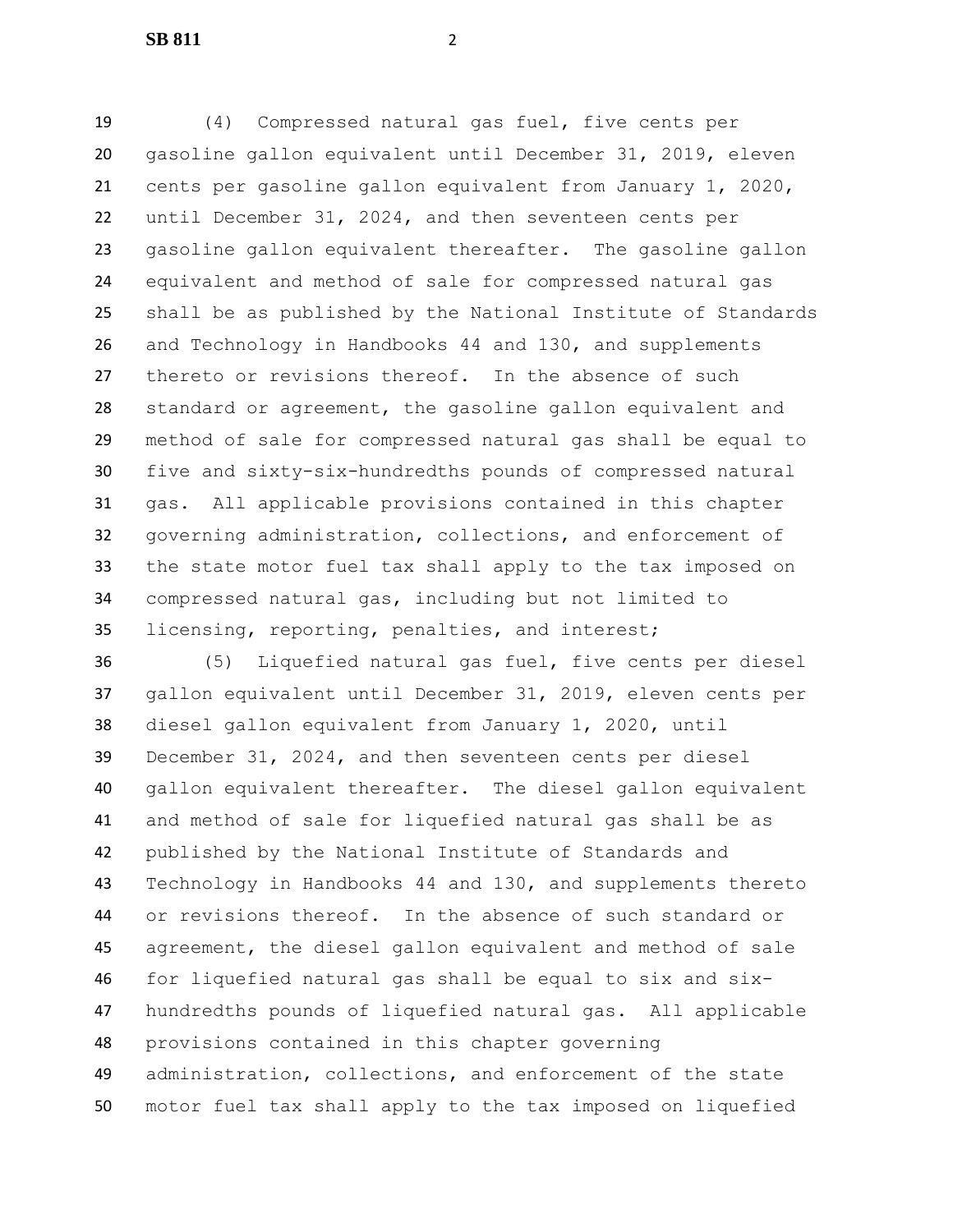**SB 811** 3

 natural gas, including but not limited to licensing, reporting, penalties, and interest;

 (6) Propane gas fuel, five cents per gallon until December 31, 2019, eleven cents per gallon from January 1, 2020, until December 31, 2024, and then seventeen cents per gallon thereafter. All applicable provisions contained in this chapter governing administration, collection, and enforcement of the state motor fuel tax shall apply to the tax imposed on propane gas including, but not limited to, licensing, reporting, penalties, and interest;

 (7) If a natural gas, compressed natural gas, liquefied natural gas, electric, or propane connection is used for fueling motor vehicles and for another use, such as heating, the tax imposed by this section shall apply to the entire amount of natural gas, compressed natural gas, liquefied natural gas, electricity, or propane used unless an approved separate metering and accounting system is in place.

 2. All taxes, surcharges and fees are imposed upon the ultimate consumer, but are to be precollected as described in this chapter, for the facility and convenience of the consumer. The levy and assessment on other persons as specified in this chapter shall be as agents of this state 74 for the precollection of the tax.

 **[**3. In addition to any tax collected under subdivision (1) of subsection 1 of this section, the following tax is levied and imposed on all motor fuel used or consumed in this state, subject to the exemption on tax liability set forth in section 142.822: from October 1, 2021, to June 30, 2022, two and a half cents per gallon; from July 1, 2022, to June 30, 2023, five cents per gallon; from July 1, 2023, to 82 June 30, 2024, seven and a half cents per gallon; from July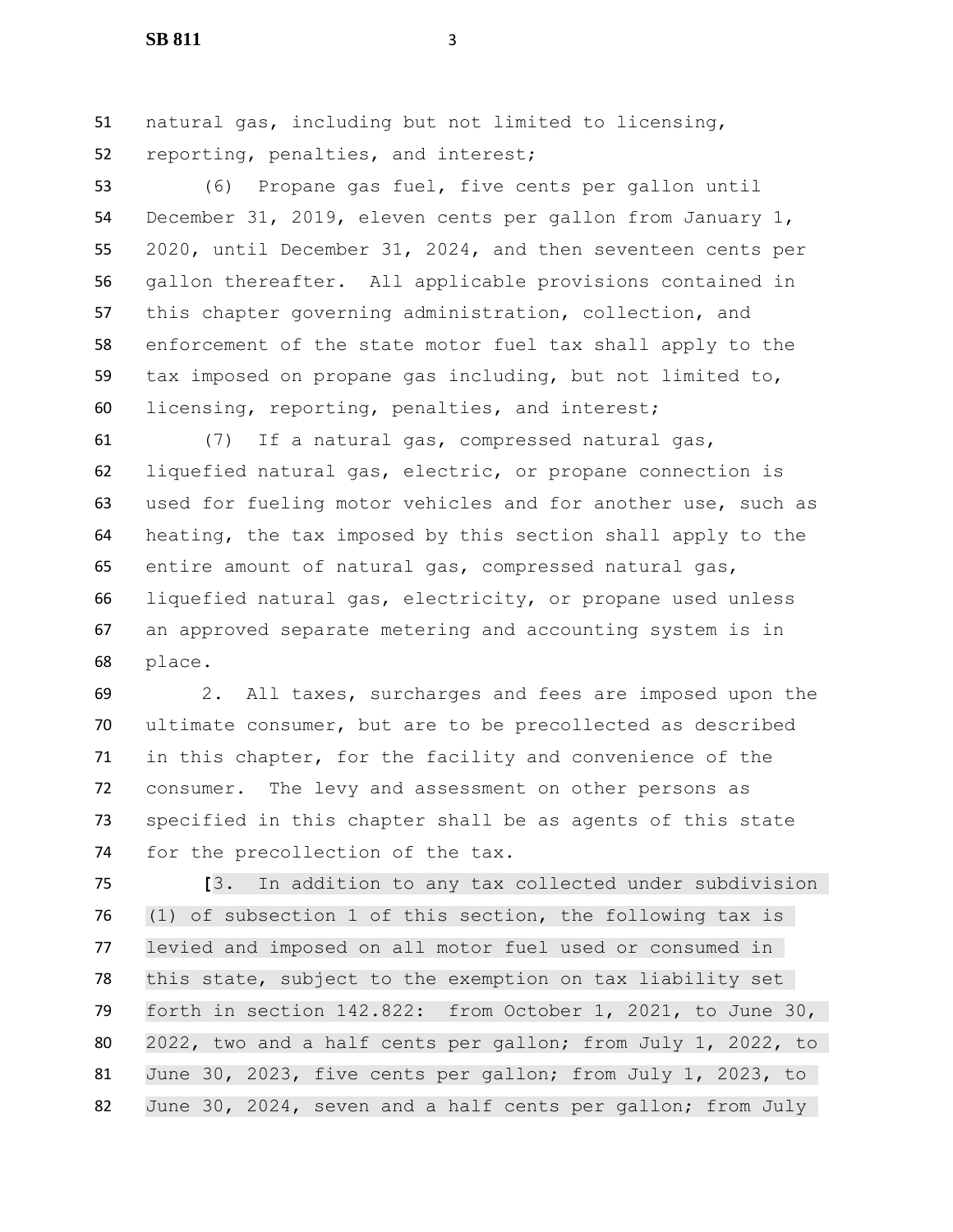| 83                                                                                                              | 1, 2024, to June 30, 2025, ten cents per gallon; and on and                                                                                                                                                                                                                                                                                                                                                                                                                                                                                                                                                                                                                                                                                                   |
|-----------------------------------------------------------------------------------------------------------------|---------------------------------------------------------------------------------------------------------------------------------------------------------------------------------------------------------------------------------------------------------------------------------------------------------------------------------------------------------------------------------------------------------------------------------------------------------------------------------------------------------------------------------------------------------------------------------------------------------------------------------------------------------------------------------------------------------------------------------------------------------------|
|                                                                                                                 |                                                                                                                                                                                                                                                                                                                                                                                                                                                                                                                                                                                                                                                                                                                                                               |
| 84<br>$\overline{2}$<br>3<br>$\overline{4}$<br>5<br>6<br>$\overline{7}$<br>8<br>9<br>10<br>11<br>12<br>13<br>14 | after July 1, 2025, twelve and a half cents per gallon.]<br>[142.822. 1. Motor fuel used for purposes<br>of propelling motor vehicles on highways shall<br>be exempt from the fuel tax collected under<br>subsection 3 of section 142.803, and an<br>exemption and refund may be claimed by the<br>taxpayer if the tax has been paid and no refund<br>has been previously issued, provided that the<br>taxpayer applies for the exemption and refund as<br>specified in this section. The exemption and<br>refund shall be issued on a fiscal year basis to<br>each person who pays the fuel tax collected<br>under subsection 3 of section 142.803 and who<br>claims an exemption and refund in accordance<br>with this section, and shall apply so that the |
| 15                                                                                                              | fuel taxpayer has no liability for the tax                                                                                                                                                                                                                                                                                                                                                                                                                                                                                                                                                                                                                                                                                                                    |
| 16<br>17                                                                                                        | collected in that fiscal year under subsection 3<br>of section 142.803.                                                                                                                                                                                                                                                                                                                                                                                                                                                                                                                                                                                                                                                                                       |
| 18<br>19<br>20                                                                                                  | To claim an exemption and refund in<br>2.<br>accordance with this section, a person shall<br>present to the director a statement containing a                                                                                                                                                                                                                                                                                                                                                                                                                                                                                                                                                                                                                 |
| 21<br>22<br>23<br>24<br>25                                                                                      | written verification that the claim is made<br>under penalty of perjury and that states the<br>total fuel tax paid in the applicable fiscal<br>year for each vehicle for which the exemption<br>and refund is claimed. The claim shall not be                                                                                                                                                                                                                                                                                                                                                                                                                                                                                                                 |
| 26<br>27<br>28                                                                                                  | transferred or assigned, and shall be filed on<br>or after July first, but not later than<br>September thirtieth, following the fiscal year                                                                                                                                                                                                                                                                                                                                                                                                                                                                                                                                                                                                                   |
| 29<br>30<br>31<br>32                                                                                            | for which the exemption and refund is claimed.<br>The claim statement may be submitted<br>electronically, and shall at a minimum include<br>the following information:                                                                                                                                                                                                                                                                                                                                                                                                                                                                                                                                                                                        |
| 33<br>34<br>35<br>36                                                                                            | (1) Vehicle identification number of the<br>motor vehicle into which the motor fuel was<br>delivered;<br>Date of sale;                                                                                                                                                                                                                                                                                                                                                                                                                                                                                                                                                                                                                                        |
| 37<br>38<br>39                                                                                                  | (2)<br>Name and address of purchaser;<br>(3)<br>(4)<br>Name and address of seller;<br>(5)<br>Number of gallons purchased; and                                                                                                                                                                                                                                                                                                                                                                                                                                                                                                                                                                                                                                 |
| 40<br>41<br>42                                                                                                  | (6)<br>Number of gallons purchased and<br>charged Missouri fuel tax, as a separate item.<br>3.<br>Every person shall maintain and keep                                                                                                                                                                                                                                                                                                                                                                                                                                                                                                                                                                                                                        |
| 43<br>44<br>45                                                                                                  | records supporting the claim statement filed<br>with the department of revenue for a period of<br>three years to substantiate all claims for                                                                                                                                                                                                                                                                                                                                                                                                                                                                                                                                                                                                                  |
| 46<br>47<br>48<br>49                                                                                            | exemption and refund of the motor fuel tax,<br>together with invoices, original sales receipts<br>marked paid by the seller, bills of lading, and<br>other pertinent records and paper as may be                                                                                                                                                                                                                                                                                                                                                                                                                                                                                                                                                              |
| 50<br>51<br>52                                                                                                  | required by the director for reasonable<br>administration of this chapter.<br>The director may make any investigation<br>4.                                                                                                                                                                                                                                                                                                                                                                                                                                                                                                                                                                                                                                   |

necessary before issuing an exemption and refund